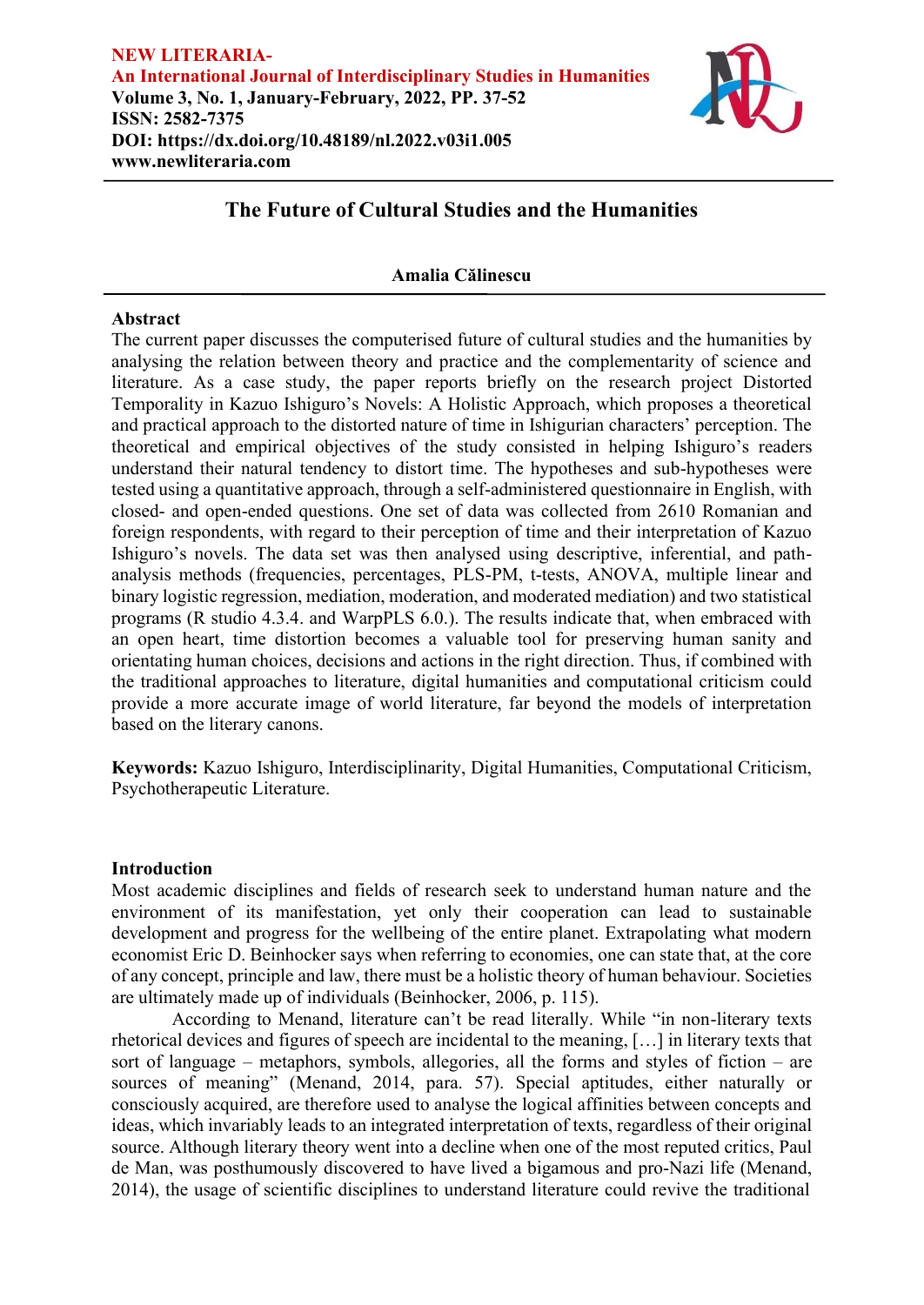way of reading fiction.

## **Interdisciplinarity and Holism**

The concept of reality-within-reality could be regarded as the healthiest representation of specialisation and divisibility in accordance with the timeless relation between microcosm and macrocosm. The human being should invariably think holistically in order to understand beyond cognition its connection with the whole Universe and thus recognise universal truths as the common denominators of all forms of human manifestation, past, present and future.

Lovejoy openly supports the integration of all fields of specialisation – that is, the alliance of all studies and manifestations of the human mind (Lovejoy, 1940, pp. 2-3). Disciplines may be indeed divided for pragmatic reasons, yet the comprehension process has been and will always remain a unitary whole. The discrepancy between procedure and subject has produced serious gaps in the study of human history, not to mention significant errors and distortions. Indispensable though it may be for human progress, specialisation cannot be a sufficient reality, so scholars and researchers who frequently use other fields of knowledge to understand their own areas of interest should be overtly encouraged and supported (Lovejoy, 1940, pp. 8-10). As such, the boundaries of the academic fields should become more and more flexible. Understanding a single literary passage could thus send both teachers and students to other fields of research, so accepting the liberalisation of academic boundaries could lead to a holistic interpretation of socio-economic, cultural and historical processes as well as everyday circumstances.



**Figure 1:** Lovejoy's integrative vision

The concept of mastermind alliance has been used consciously or otherwise since the beginning of human history. A popular example is Henry Ford, who managed to gather together many enlightened minds from various fields of expertise to put into practice his grand vision: a cheap car accessible to everyone (Hill, 2005, p. 37). In a similar vein, the fusion of elements has always existed under the name of influences (Lovejoy, 1940, p. 7):

- the influence of the classic on the modern
- the influence of European traditions and writings on American literature, arts, philosophy and social movements
- the influence of philosophical ideas on literature, arts, religion, social realities, morality, theories and educational methods
- the influence of scientific discoveries and theories on the cultural effects of applied science
- the evolution of the human motivation theories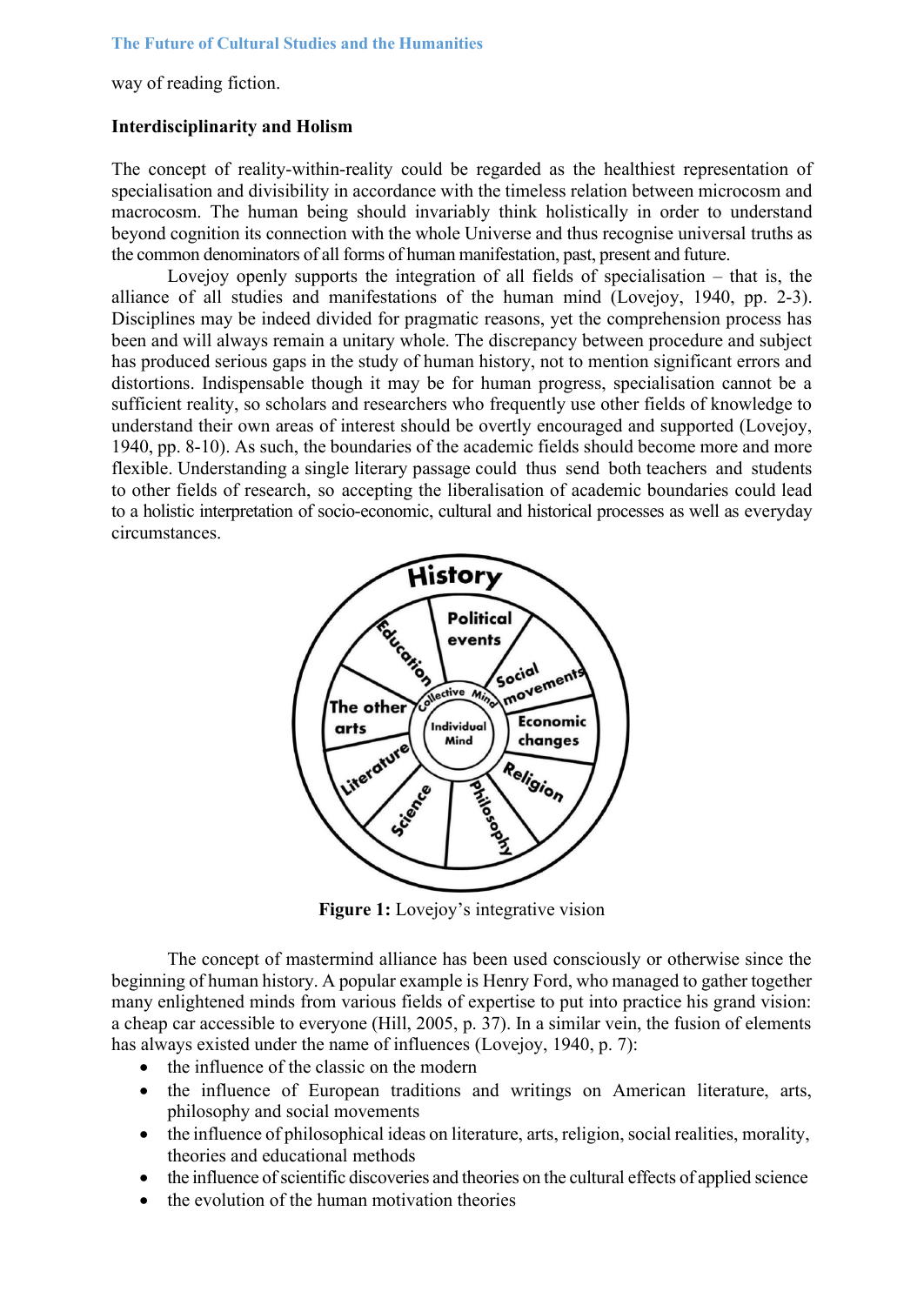- metaphysical and historical determinism and neo-determinism
- individualism and collectivism

Human nature can be considered the binder of all existential episodes, offering critical analyses on genesis, development, dispersion, connectivity and the effects of ideas promoted peacefully, conflictingly or sacrificially. Whether it is regarded as an independent entity or as an instrumental reality for other studies, human nature can render the human script endless. As a result, by offering aesthetic joy beyond cognitive and utilitarian experience, any work of art establishes several types of relationships, with different actors: the creator, the reader, the listener and the viewer. But can external information truly enhance the reader's personal vision? C. S. Lewis has argued that the study of literary history inevitably leads to the accumulation of collateral information, which hinders the aesthetic experience. Literary works should therefore not be regarded as artistic manifestations of the personality of their creators, just as biography should not play such an important role in literary studies. In other words, aesthetic joy should be independent of the author's representation as a human being, character and personality; furthermore, it should remain unaffected by his experience, education or reputation (Lovejoy, 1940, p. 10). Yet it is hard to believe that the sources of aesthetic joy consist only in direct, uncontaminated contact with the literary text. One cannot completely ignore the psychological matrix of the reader as well as the writer's. The external stimulus that gives rise to the aesthetic experience may consist in the literary words, but the ability of the words to create emotional images and to convey ideas is due, in essence, to the associations created in the mind of the reader, and, implicitly, to his or her cultural experience. The function of psychotherapeutic imagination is therefore to revitalise the initial frames of reference and enhance the reader's aesthetic experience. Nevertheless, the idea that an author's private life can enhance the quality of his works remains a purely psychological reality. Any extrinsic information can contribute to the aesthetic experience generated by reading a literary text. Such knowledge can add a dramatic dimensionto a work of art, as a passage may be beautiful in itself, but its true value can only be perceivedin the microcosmic entirety of the text itself.



**Figure 2:** Lovejoy's mind vision

The complexity of human perception thus indicates that the intellect represents more than the logical determination of opinions and the historical circulation of thoughts. At the base of the individual and collective cognition lie both intellectual processes and irrational subconscious desires (Lovejoy, 1940, p. 20). Accepting the importance of the irrational in the healthy configuration of life, with its implications for every area of human thought, can only lead to the honest glorification of the continuous relationship between intuition and reason. As such, neither academics nor intellectual historiographers can be concerned with the history of the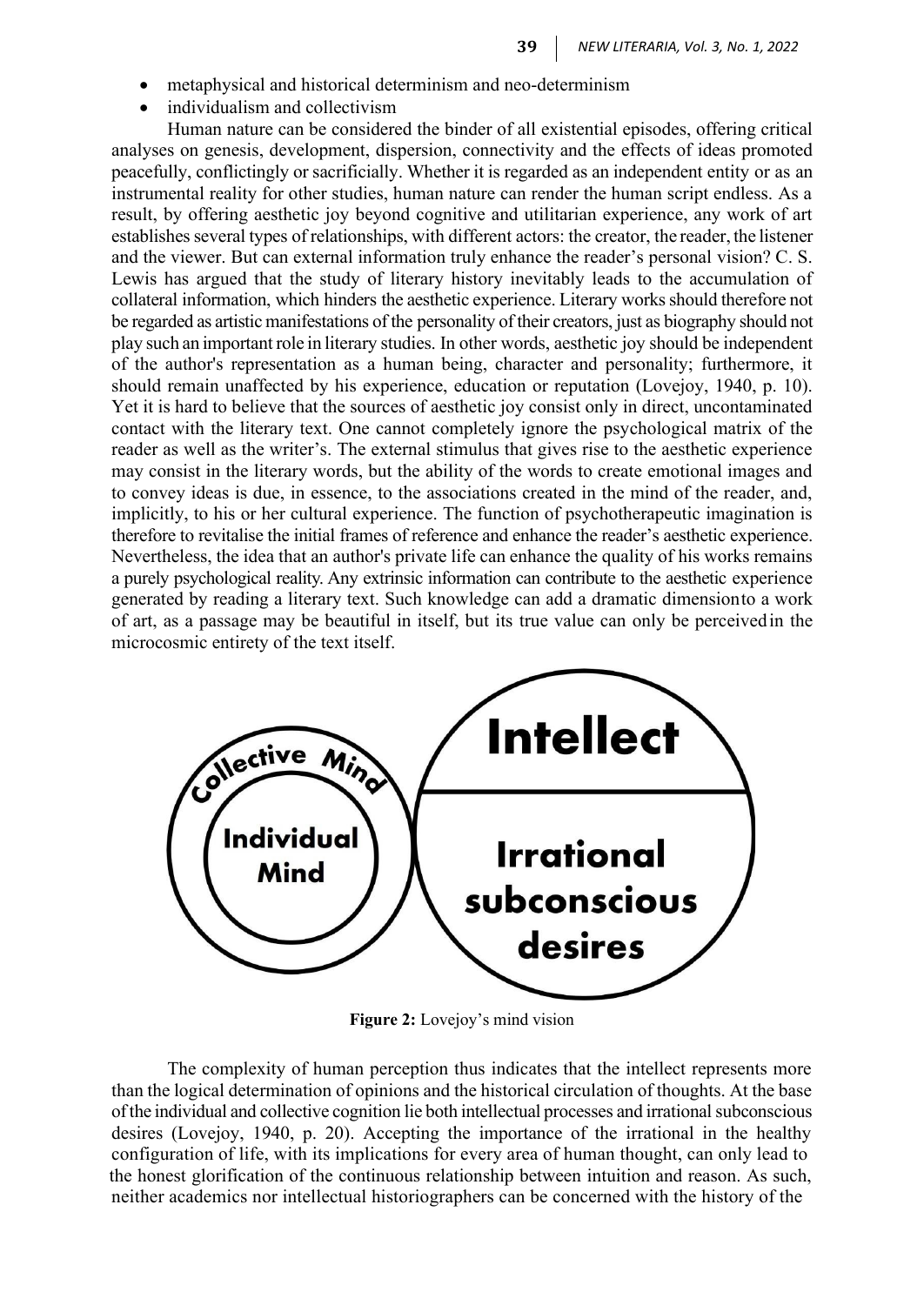intellect alone, although they should still support the hypothesis that logic is an important (but not the most important) factor in the history of ideas. They should, however, also remain awarethat each period tends to exaggerate the value of its own discoveries and rediscoveries. Radicalintellectualism of a certain period is naturally followed by an anti-intellectualist movement, because, according to the sociology of knowledge, collective thinking very much depends on all types of societal groups: social classes, generations, families, sects, schools (Lovejoy, 1940, p. 18). Also considering an intuitive approach to all fields of research will help scientists, researchersand scholars to find integrated answers to the phenomena studied both separately and collectively and express them in accessible words so that the whole human world will benefit from them first-hand (Thompson, et al., 2011, p. 110).

### **Theory and Experience**

Being unable to find a proper meaning for something that cannot be defined, nor can it be understood, does not mean that the undefinable phenomenon does not exist. It is practically a contradiction in terms to believe that one can fully understand something that goes far beyond the boundaries of the human mind. According to Osho, life and existence can neither be understood nor defined – they can only be experienced:

[...] it is the real which can make your life a joy, a bliss. The word "God" is not God, the word "love" is not love either. The poor people who go on thinking about the word "God" or the word "love" are simply missing a great opportunity. They may have known what God is, they may have become acquainted with the mysteries of love, but the word […] is covering their eyes. The eyes of all knowledgeable people are so covered with theories, theologies, dogmas, creeds, that they cannot see. […] And wisdom is [...] a vision unclouded by all thoughts, unclouded by all dust. [...] Each moment we have to clean the dust. [...] Then we are simply a mirror, [...] mirroring all that is, within and without. Out of that mirroring, wisdom is born. (2012, p. 52)

Osho speaks concisely about the difference between theory and practice, considering the latter the very wisdom of life. In proving his point, the mystic gives the most significant examples for the human world: the concepts and realities of God and love. Speaking about God, however beautifully, does not equal the reality of experiencing God. Likewise, speaking about love cannot replace the experience of true love. According to Nietzsche, truth is "[…] a sum of human relations which have been poetically and rhetorically intensified, transferred, and embellished, and which, after long usage, seem to a people to be fixed, canonical, and binding. Truths are illusions which we have forgotten are illusions — they are metaphors that have become worn out and have been drained of sensuous force" (2006, p. 117). In Jung's view, the only reality is the individual. "The further we move away from the individual towards abstract ideas about homo sapiens, the more likely we are to fall into error" (2012, p. 45). The psychologist thus acknowledges the illusory power of provable knowledge: "It is a common illusion to believe that what we know today is all we ever can know. Nothingis more vulnerable than scientific theory, which is an ephemeral attempt to explain facts and not an everlasting truth in itself" (Jung, 2012, p. 234).

All knowledgeable humans – that is, people with many degrees for which they have learned a lot in higher educational institutions, like colleges and universities – are prone to knowing too much, and they can thus speak a lot about truths such as God and love. But the more they speak about such concepts, the farther they get from the experiences that have led to these concepts in the first place – so much so that, at some point, they can no longer make a difference between theory and practice, between knowing and doing. Osho states that human wisdom cannot have a universal quality unless it stems from practice, since speaking about something one has never experienced, however skilfully done, is just an illusion of true wisdom. Therefore, humans can remain ignorant, regardless of their culture and knowledge, unless they declutter their minds of useless descriptive and conceptual thoughts and start living intensely, without theorizing every single aspect before experiencing it (2012, p. 52). Although,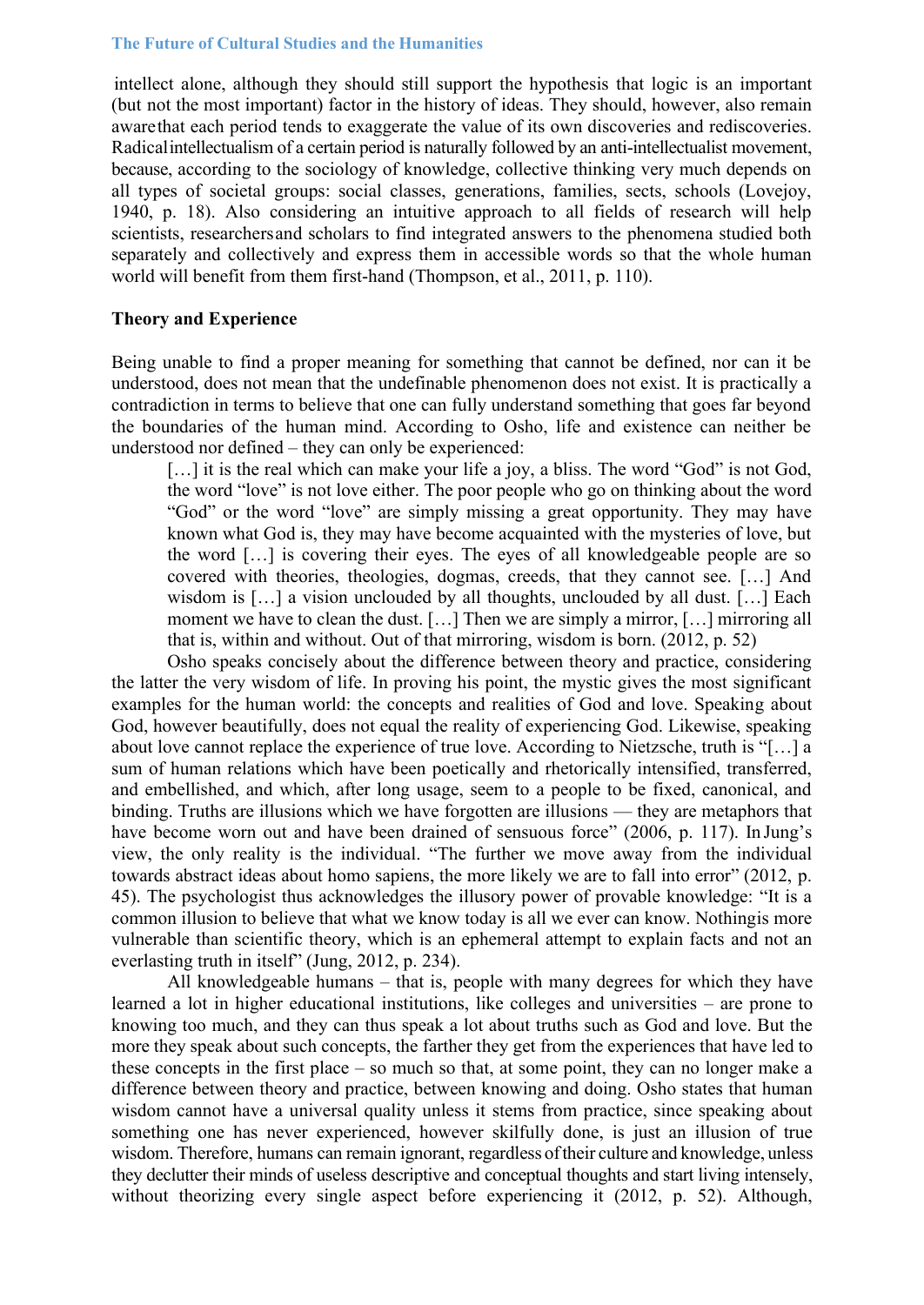according to Osho, all scholars are dependent on conceptualizing everything due to their impressive knowledge and intellect, they can also differentiate faster than others between theory and practice, and therefore they can consciously choose when to do and when to speak about doing for their own enlightenment. On the other hand, Osho's argument could prompt humankind to accept what it does not understand and to encourage collaboration of all fields for further deciphering the fabric of the Universe.

Everything is binary in the Universe, so any reality should be denoted by a specific conceptual instrument in order to create and preserve human communication and socialisation. The knowledge argument called Mary's room, proposed by philosopher Frank Jackson as a thought experiment, comes to emphasise Osho's spiritual argument that only experience can fulfil human's life (1982, pp. 127-136). Contrary to physicalism, Jackson believes that there is more to the Universe that meets the eye and therefore only through direct contact or experience can knowledge be obtained in order to complete the mental construct acquired through study (1986, pp. 291-295). In his thought experiment, Jackson allowed scientist Mary to accumulate all the information possible about colour while experiencing the world only in white and black:

Mary is a brilliant scientist who is, for whatever reason, forced to investigate the world from a black and white room via a black and white television monitor. She specializes in the neurophysiology of vision and acquires, let us suppose, all the physical information there is to obtain about what goes on when we see ripe tomatoes, or the sky, and use terms like "red", "blue", and so on. She discovers, for example, just which wavelength combinations from the sky stimulate the retina, and exactly how this produces via the central nervous system the contraction of the vocal cords and expulsion of air from the lungs that results in the uttering of the sentence "The sky is blue". [...] What will happen when Mary is released from her black and white room or is given a colour television monitor? Will she learn anything or not? (Jackson, 1982, p. 130)

Jackson's conclusion is that only by experiencing her knowledge of colour, a process called quale<sup>1</sup>, will Mary taste the true meaning of life, both as a human being and as an accomplished theorist.

#### **Literature and Science**

Science verifies and makes objective observations in order to create theories of the mind with predictive or explanatory value. Many scholars are still undecided whether literary criticism should be regarded as an art or as a science or both. "If you're an English major, what should you study: the idiosyncratic group of writers who happen to interest you (art), or literary history and theory (science)? If you're an English professor, how should you spend your time: producing 'readings' of the literary works that you care about (art), or looking for the patterns that shape whole literary forms or periods (science)" (Rothman, 2014, para. 1)?

In 2004, during a lecture at Case Western Reserve University, Kurt Vonnegut admitted that he had "tried to bring scientific thinking to literary criticism, and there [had] been very little gratitude for this" (Vonnegut, 2004, 00:32-00:38). Since the American writer continued to apply scientific thinking to literary criticism, especially in relation to the diagrammed story shapes he had created, in recent years, his studies have considerably grown in popularity. The worldwide acknowledgment of his interdisciplinary inventiveness, consisting in analysing humanistic works from both literary and scientific perspectives, can only prove that putting literature and science together may not be as farfetched as it sounds. Although Vonnegut's interdisciplinary attempt to marry sciences to the humanities in solving one of the greatest anthropological puzzles was first met with incredulity and even rejection, over time it has made greater sense of the decision-making process underlying human behaviour (Johnson, 2019). As such, in 2016, Vonnegut's eight story shapes from his Master's thesis in anthropology, which

*.*

<sup>&</sup>lt;sup>1</sup> A Latin term: quale(sing.) – qualia (pl.)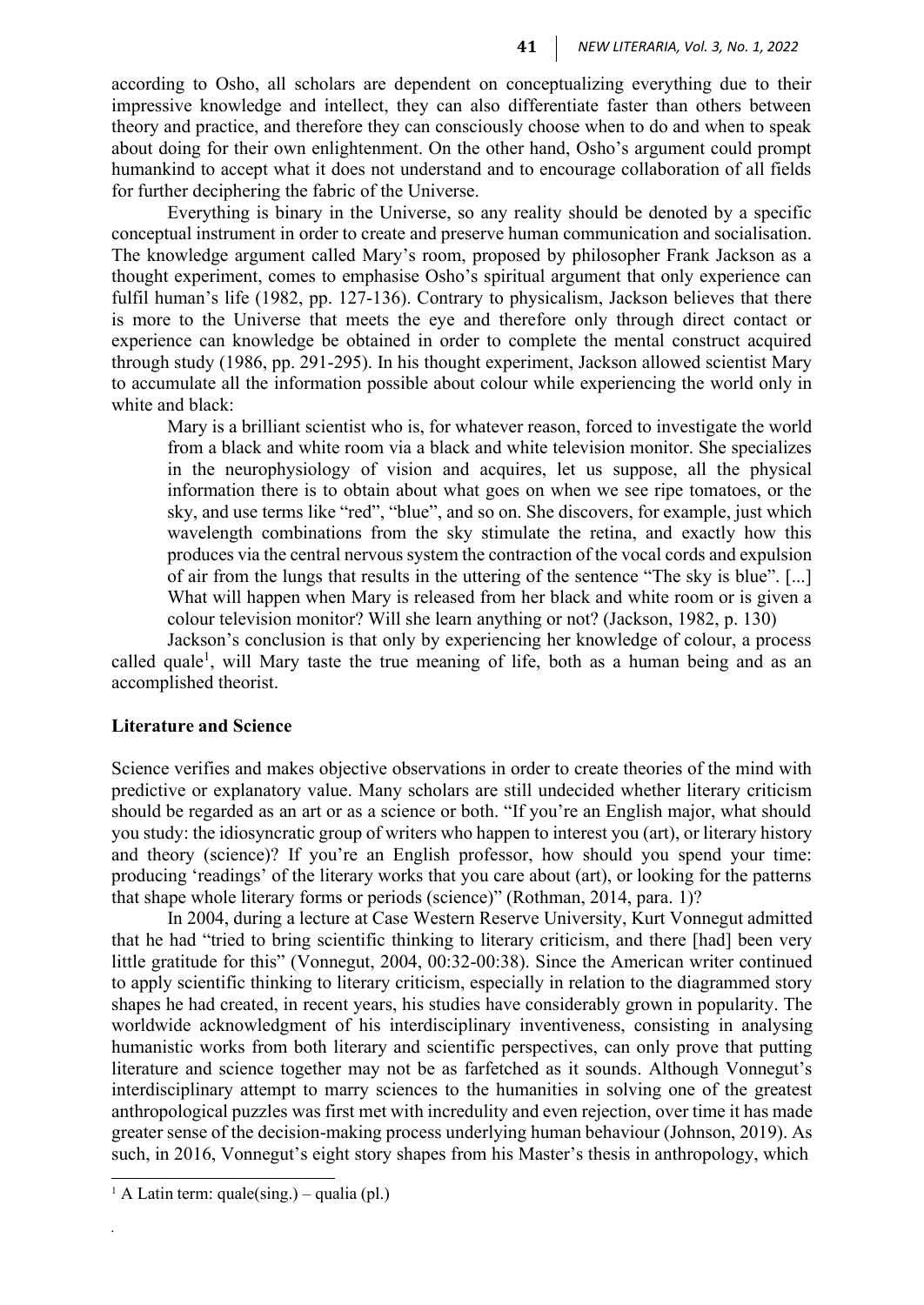the University of Chicago had rejected, were put to test by a group of scientists from the Universities of Vermont and Adelaide. According to the author himself "there is no reason why the simple shapes of stories can't be fed into computers. They are beautiful shapes" (Hanschell, 2021). By mapping a corpus of literature of 1,737 English-language works of fiction from Project Gutenberg, researchers decided upon six recurring story shapes: (1) Rags to Riches (rising); (2) Riches to Rags (falling); (3) Man in a Hole (falling  $\rightarrow$  rising); (4) Icarus (rising  $\rightarrow$ falling); (5) Cinderella; Boy meets Girl (rising  $\rightarrow$  falling  $\rightarrow$  rising); (6) Oedipus (falling  $\rightarrow$ rising -> falling). Their findings indicate that the stories with a Rags-to-Riches trajectory are most prevalent, because people are conditioned to hope and believe that it will all turn out good in the end (Lafrance, 2016). "Somebody gets into trouble, gets out of it again. People love that story. They never get sick of it" (Vonnegut, 2004, 02:11-02:38; Gallo, 2014). However, the discrepancy between writers'predilection to the Rags-to-Riches scenario and readers' preferences for Oedipus, Man in Hole and Cinderella, based on the number of book downloads, indicate that modern people resonate more with the writers who dare to depict life as it is (Lafrance, 2016). The conclusion would be that all humans should embrace their lack of agency with grace and dignity: "This rise and fall is, in fact, artificial. It pretends that we know more about life than we really do" (Johnson, 2019, para. 8).

Another collaboration between literature and science comes from the study that analysed the spooky language of Macbeth, whose name is often avoided due to the many accidents and fatalities related to staging it (Thompson, 2021). The Scottish Tragedy is indeed about black magic and witches while it depicts bloody ghosts and moving woods and yet "its freaky qualities are deeper than just the plot devices and characters. […] There's something subconsciously off about the sound of the play […]. It's as if Shakespeare somehow wove a tiny bit of creepiness into every single line" (Thompson, 2021). After studying the language of the witches and the repetition of idioms such as "lost and won", Hope and Witmore discovered that the play's uncanniness results from the recurrent usage of the definite article *the* (2014). The two scholars thus performed a word-frequency analysis – namely, the log-likelihood of words in the menacing play. "So they compared word-usage in Macbeth to Shakespeare's overall writing. What words did he use in Macbeth more frequently than in his other plays?" (Thompson, 2021).

| Lemma    | Word<br>class  | <b>Relative</b><br>use | Log<br>likelihood | <b>Analysis</b><br>parts<br>per<br>10,000 | <b>Reference parts</b><br>per 10,000 | <b>Analysis</b><br>count | Reference<br>count |
|----------|----------------|------------------------|-------------------|-------------------------------------------|--------------------------------------|--------------------------|--------------------|
| thane    | $\overline{ }$ | $\ddot{}$              | 156.1****         | 18                                        | 0.35                                 | 30                       | 30                 |
| hail     | v              | $\ddot{}$              | $51***$           | 10                                        | 0.82                                 | 17                       | 71                 |
| knock    | $\mathbf v$    | $\ddot{}$              | 49.8****          | 11                                        | 1.17                                 | 19                       | 101                |
| cauldron | n              | $\ddot{}$              | 41.6****          | 4.8                                       | 0.09                                 | 8                        | 8                  |
| our      | po             | $\ddot{}$              | 41.5****          | 71                                        | 36.76                                | 119                      | 3180               |
| she      | pn             | ٠                      | 41.3****          | 21                                        | 53.05                                | 35                       | 4590               |
| the      | dt             | $\ddot{}$              | 41****            | 422                                       | 327.07                               | 703                      | 28298              |
| tyrant   | n              | $\ddot{}$              | 40.2****          | 9                                         | 0.89                                 | 15                       | 77                 |
| sleep    | $\mathsf{n}$   | $\ddot{}$              | 33.3 ****         | 9.6                                       | 1.38                                 | 16                       | 119                |
| weird    | j              | $\ddot{}$              | 31.2****          | 3.6                                       | 0.07                                 | 6                        | 6                  |
| i.       | pn             |                        | 28.6****          | 283                                       | 359.55                               | 472                      | 31108              |
| trouble  | n              | $\ddot{}$              | $27.3***$         | 5                                         | 0.43                                 | 9                        | 37                 |
| dagger   | n              | $\ddot{}$              | $26.3***$         | $6\phantom{1}$                            | 0.61                                 | 10                       | 53                 |
| wood     | n <sub>1</sub> | ÷                      | $25.9***$         | 6.6                                       | 0.8                                  | 11                       | 69                 |
| fear     | $\mathbf n$    | $\ddot{}$              | $24.5***$         | 13.8                                      | 3.88                                 | 23                       | 336                |

**Figure 3:** Macbeth – Word-frequency analysis (Hope & Witmore, 2014)

While spooky words such as *cauldron*, *dagger*, *fear* or *horror* were expected to be prevalent in an eldritch play such as this, it is the overuse of the article *the*, often instead of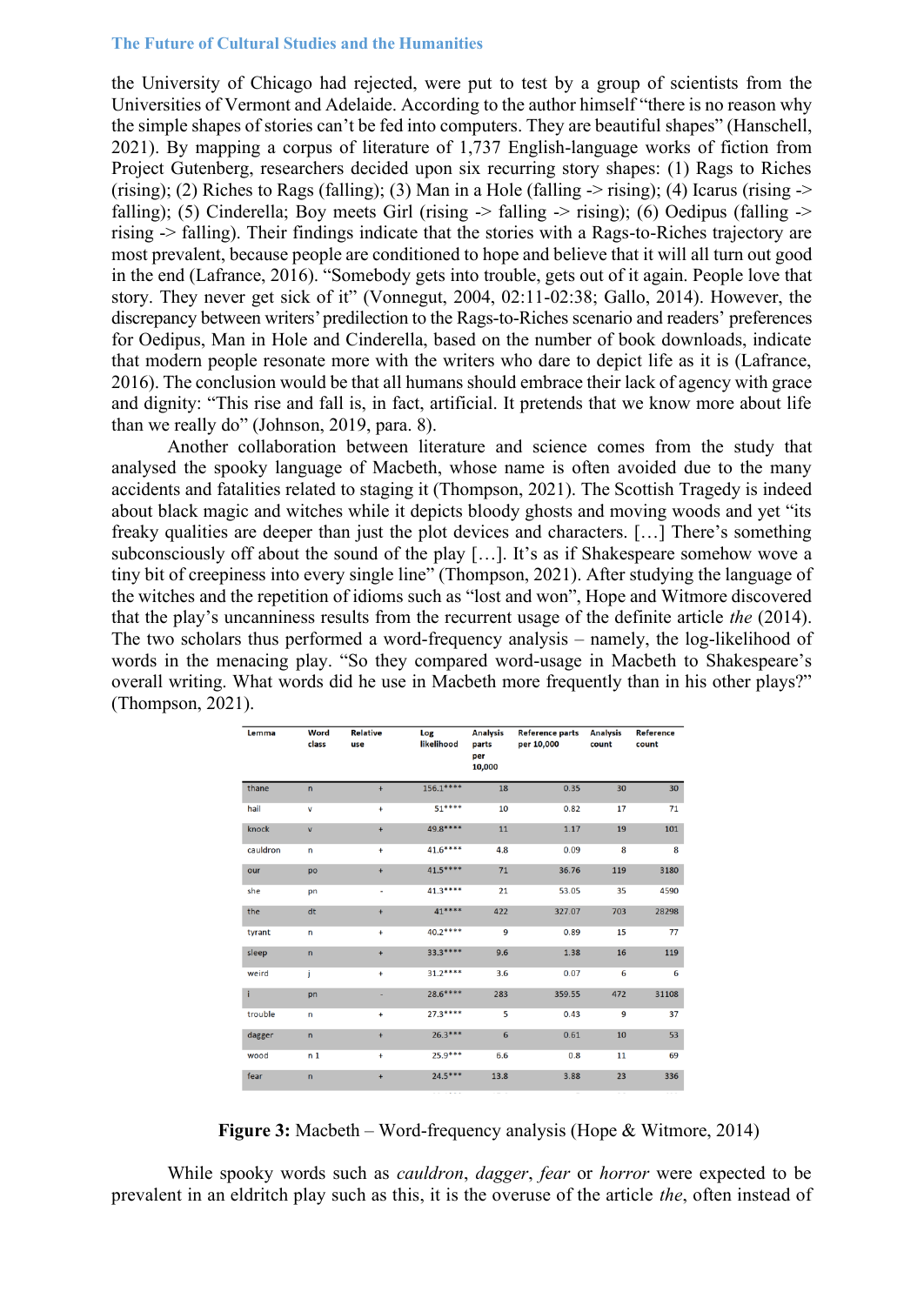indefinite articles  $a - an$ , or the possessive adjective  $my$ , that creates the spooky feeling when reading or watching the play. The solving of this enduring enigma was possible with the help of computers and advanced statistics (Thompson, 2021): "It was **the** owl that shriek'd, **the** fatal bellman,/Which gives **the** stern'st good-night (Shakespeare, 1997, p. 1)"; "Let not light see my black and deep desires;/**the** eye wink at **the** hand; yet let that be,/Which **the** eye fears, when it is done, to see" (Shakespeare, 1997, p. 50). Thus, by "using data analysis to ponder literature", the two scholars have managed to decode a mystery that Macbeth's readers of all times have been confronted with. While the play can in no way be regarded as a mere pile of words that can only be understood by computation, the new scientific methods of analysing it can help both critics and readers to find the open secret that renders it unsettlingly memorable, although the Shakespearean play, "like all good art […] can't be reduced to any single literary effect" (Thomson, 2021).

Being Human in conversation is a "series of free, online and year-round events launched in 2020, produced by the Being Human festival." All the guests of the series have explored the practicality of the humanities and their direct relation to real life. Among the topics of debate in 2020 was "the benefits of a more diverse, inclusive reading diet" for the sole reason of living "in a time demanding changes to the way in which society is run", changes that also affect the books read and taught in schools and "generally agreed to be good, important and worth studying" (Being Human, 2020). Sarah Churchwell is professor of American Literature and Public Understanding of the Humanities at the University of London (Guardian, n.d.). Karina van Dalen-Oskam is Head of the Department of Literary Studies of Huygens Institute for the History of the Netherlands and Professor of Computational Literary Studies at the University of Amsterdam (eadh, n.d.). At Being Human festival 2020, the two distinguished professors virtually met the Irish writer Kit de Waal and they all debated on expanding, conserving and putting the English literature canon under revision as they introduced two scientific projects that aimed to understand individual and collective reading habits and how literature impacts one's vision of the world. Professor van Dalen-Oskam thus gave a short talk on the University of Wolverhampton's AHRC-funded project *Novel Perceptions: Towards an Inclusive Canon* (NOPE), then invited the audience to rate the covers of the books on the BBC's *Novels That Shaped Our World* list in order to see whether covers influence personal and unified perceptions of literary quality (de Waal, 2020). The research project NOPE, which received £300,000 from the Arts and Humanities Research Council (AHRC), aims to investigate readers' opinions about the literary quality of contemporary fiction. Sebastian Groes, Professor of English Literature in the School of Humanities at the University of Wolverhampton and Karina van Dalen-Oskam have been leading a team of computational linguistics and English literature scholars to analyse readers' response to one hundred emblematic novels since Robinson Crusoe. The academic team will be analysing, both quantitatively and qualitatively, readers' book preferences and opinions about literary quality while assisting the BBC, Libraries and Reading Groups in establishing the public's degree of engagement with the monthly group of ten novels from the ten categories of a joint project called *The Novels That Shaped Our World*: (1) Identity; (2) Love Sex and Romance; (3) Adventure; (4) Life, Death and Other Worlds; (5) Politics, Power and Protest; (6) Class and Society; (7) Coming of Age; (8) Family and Friendship; (9) Crime and Conflict; (10) Rule Breakers. The genre-busting novels in the selected categories have also influenced the panel – that is, the journalist and broadcaster Mariella Frostrup, the bestselling author, screenwriter and columnist Juno Dawson, the writer Kit de Waal, the journalist, BBC Radio 4 Front Row presenter and editor of *The Times Literary Supplement*, Stig Abell, and the author Alexander McCall Smith. While regular data analysis will indicate the public's literary preferences and judgment, at the end of the interdisciplinary research, an overview of the whole experience will be provided by means of a longer survey (NOPE, n.d.).

Similarly, in the *2020 Reader Review* research, which is also part of Professor Karina van Dalen-Oskam's interdisciplinary work, readers are being asked to assign literary quality to contemporary novels (nQuire, n.d.). Another interdisciplinary research, *Novel Memories*, aims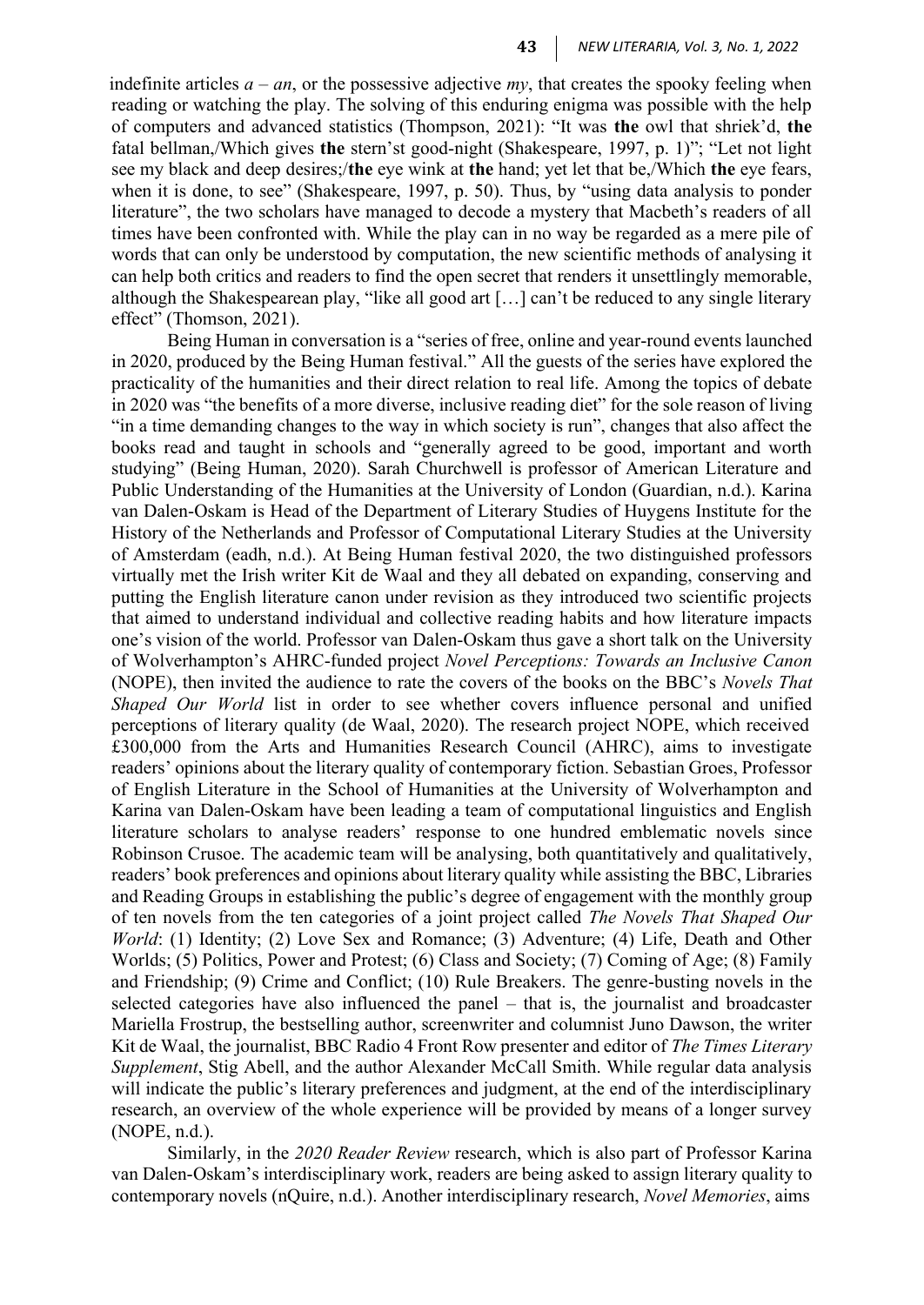at revealing (1) the public's memory of the stories read in the past; (2) how mood shapes the understanding of stories; (3) how certain personal emotions could be associated with certain characters and books; (4) what novels influence readers' life, and why; (5) how rereading these novels could change original opinions of them. In the same vein, *The Riddle of Literary Quality* project (2012-2019) aimed to understand how cognitive biases could underlie the public's reading patterns, publishing industry and school curricula. Thus, the main objectives of the latter project were (1) to see whether all forms of stylistic devices in contemporary novels could be measured; (2) to establish the literary, Nobel-Prize winning features of novels; (3) to decide the influence of direct speech on readers' literary perceptions; (4) to determine how important clichés and complex sentences are in the novelistic fabric. All these projects can already prove that computers and literature can work together and that literary quality could be partly measured (NOPE, n.d.).

Another example of interdisciplinarity for the benefit of literary theory and literature is the Stanford Literary Lab, "a research collective that applies computational criticism, in all its forms, to the study of literature. […] The Lab is open to students and faculty at Stanford, and [...] to those from other institutions. [...] At the Lab, all research is collaborative [...]" (Literary Lab, 2010, para.1). The Lab's projects are mainly based on computer-generated images, graphs and maps. One project, for instance, is called *Fanfiction: Generic Genesis and Evolution* and analyses two decades of fanfiction using advanced software. Its goal is "to study the development and progression of genre […] in order to track both authorial and readerly influence, the development of generic innovation, and the genesis and evolution of specific archetypes and stylistic conventions". This interdisciplinary activity also has a multilingual sub-project that analyses fan fiction "as a global phenomenon. […] This sub-project compares three facets of metadata across an English, Italian, and Russian fanfic archive: the conceptualization of "genre", the material that necessitates a "warning", and how characters are romantically paired". Another project, called *Microgenres*, uses computers to identify the interdisciplinary nature of novelistic discourses – namely, the incorporation of linguistic and stylistic elements from contemporary disciplines such as history, philosophy or natural science (Literary Lab, 2010, para 3). The complexity of novels is thus proved both synchronically and diachronically and in relation to the term "heteroglossia", which signifies two interrelated meanings within the same "linguistic code" (Bakhtin, 1981, p. 33). *The Project Reading Norton Anthologies: Canons and Trajectories* "examines every text included in every edition of the various Norton series since M.H. Abrams edited the first Norton Anthology of English Literature in 1964" in order to determine the role that the Norton played in creating a literary canon and the dynamics of this canon. The interdisciplinary project *Suspense: Language, Narrative, Affect* entails a linguistic, narrative and psychological analysis "of 'suspenseful' texts from 1750 to the present day" in order to determine whether suspense is either a collective or an individual manifestation, or both, in accordance with the temporal and spatial changes of each period (Literary Lab, 2010). A computer-based project that "aims to reconstruct racial discourse in American literature" is *Representations of Race and Ethnicity in American Fiction*, *1789-1964* while the *Trans-Historical Poetry Project* analyses "the variation of poetic form over a large corpus of English-language poetry, combining the insights of prosodic and metrical analysis with the methods of phonetics, natural language processing, and statistics". Similarly, *the Translation Project* "looks at the ways that English translations of foreign-language texts literature diverge from original English literature at the morpho-syntactic level and examines both the sources and the impact of those divergences" while *the Typicality Project* focuses on atypical novels and how literary critics interpret novelistic originality that still falls under certain genres. Yet another collaborative project, *"Literature/Littérature": History of A Word*, studies "the history of the concept of literature" by means of "broad lexicographical research" and "solid quantitative evidence from both the French and the English tradition" (Literary Lab, 2010).

The scientific approach to literature thus facilitates the analysis of large corpora of literary texts, which include "The Great Unread" as well as the canonical works, in order to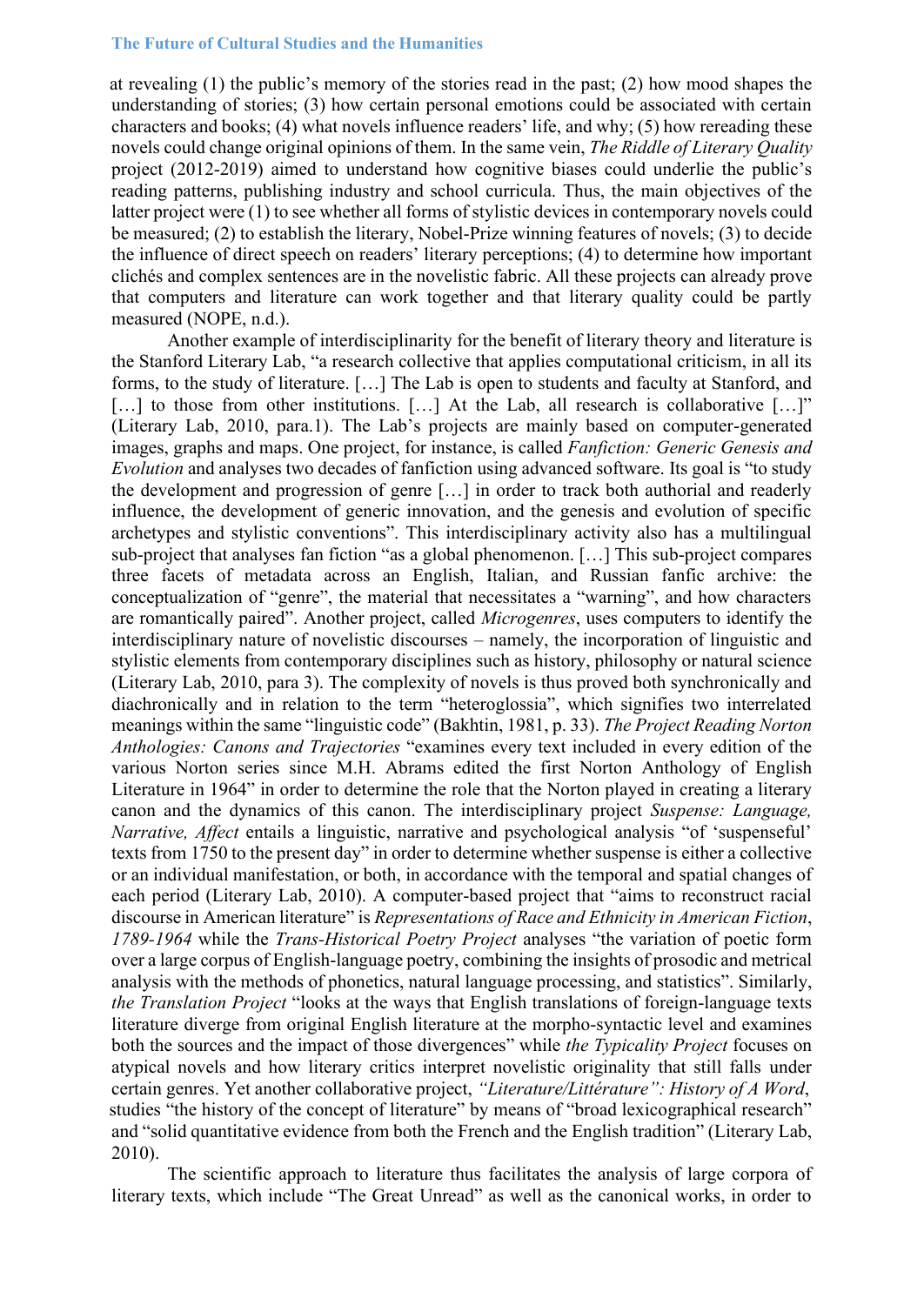provide larger bird-eye-views and certain statistical patterns of the traditional and innovative instruments of creative writing and literary criticism (Cohen, 2009, pp. 51-75). Furthermore, when famous universities such as Stanford create the opportunity for students to study computer science together with music or English, it is hard not to notice the interdisciplinary future of all research and teaching (Rothman, 2014). Referring to world literature as "a planetary system", hardly covered by comparative studies, which mainly deal with the canonical fractions, Franco Moretti wonders how the significant remainder of literary texts should be properly studied. His answer is "distant reading", which mainly means providing quotations that prove one's critical research instead of close reading – that is, personal analysis and synthesis of canonical works, which are hardly representative of world literature as a system that is "one and unequal": "[...] reality is infinitely rich; concepts are abstract, are poor. But it's precisely this 'poverty' that makes it possible to handle them, and therefore to know. This is why less is actually more" (Moretti, 2000, p. 58). By creating, for instance, a vast bibliography of 7,000 British novel titles between 1740 and 1850 in accordance with the length of titles and the publication density, the interdisciplinary researcher discovers that novel titles shorten over time while the marketing power increases (Moretti, 2009, p. 141). The pace of forgetting history is demonstrated by another vast study on distant reading, which consists in plotting the number of words and the frequency of individual words in books with regard to the highs and lows of certain years (Michel, et al., 2011, p. 179). Also, by providing diachronic x-y axes that indicate the extinction and emergence of literary genres, Moretti wants to prove the futility of interpreting the same canonical texts over and over again. He thus suggests that literary critics should focus "on explanation, rather than interpretation" in order to produce realistic insights into the language of world literature, because theories "will never abolish inequality: they can only hope to explain it (Moretti, 2003, pp. 73-81). This may come against de Man's deconstructionist way of reading literature as an instable relation between "the literal and the figurative, between grammatical and rhetorical modes of meaning": "The deconstruction is not something we have added to the text but it constituted the text in the first place. A literary text simultaneously asserts and denies the authority of its own rhetorical mode and by reading the text as we did, we were only trying to come closer to being as rigorous a reader as the author had to be in order to write the sentence in the first place" (de Man, 1973, p. 31). Literature scholars such as Moretti therefore propose the counting, graphing and mapping of novels instead of reading them in order to renew and systematise literary studies and historiography. By having focused on the close reading of a few hundred books, critics have created a false image of the literary system. Through distant reading that consists of bar charts, maps and time lines, an accurate historiographical perception of genres could be obtained along with the radical redefinition of aesthetic forms (Moretti, 2005, p. 43).

#### **Study Overview**

The English writer of Japanese origins Kazuo Ishiguro mainly writes about the exhausting search for meaning through introspection and recollection of troubled pasts, in accordance with Vonnegut's category of Hamletian life stories and Whyte's manifesto of true love: "We are so seldom told the truth. In Hamlet, Shakespeare tells us we don't know enough about life to know what the good news is and what the bad news is, and we respond to that" (Johnson, 2019, para. 10); "[…] if you wanted to drown you could, but you don't because finally after all this struggle and all these years you simply don't want to any more, you've simply had enough of drowning and you want to live and you want to love" (Johnson, 2016, p. 7). The integrated vision of the history of ideas could thus be considered the cultural basis for the psycho-literary approach to Kazuo Ishiguro's novels. The environment plays a major role in shaping the literary process as well as the lives of Ishigurian characters, be they heroes or anti-heroes. Ishiguro's mission is therefore to assist the reader in getting access to lost or reconfigured values within his or her inner world, hence the need for a holistic understanding of Ishiguro's novels (Wong, 2005, pp. 5-7).

Analysing Ishiguro's novels from an integrative perspective can thus bring multiple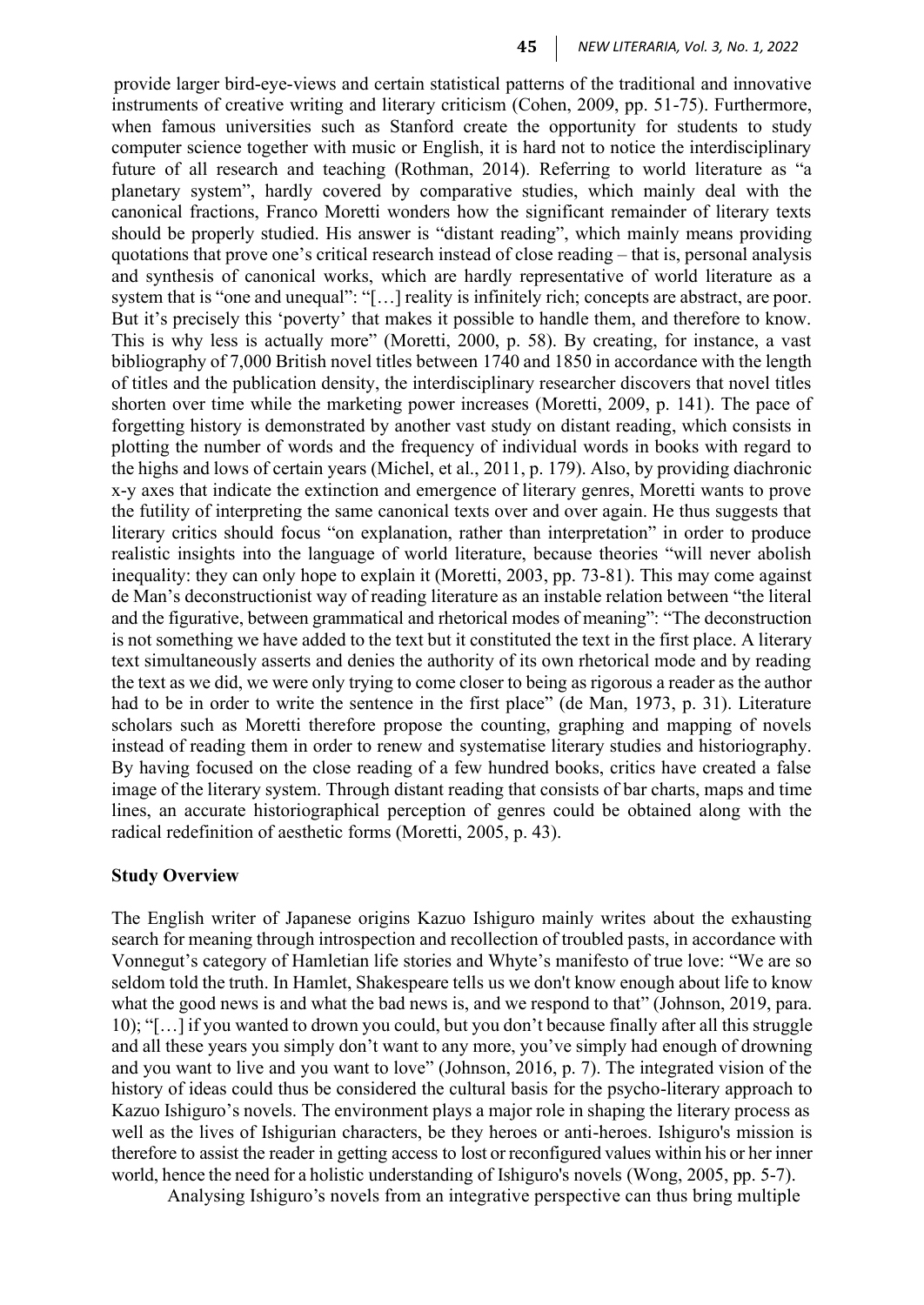dimensions of understanding, so a scientific approach can only enhance the results obtained through analytical and synthetical observation. The current paper reports briefly on a vast study called *Distorted Temporality in Kazuo Ishiguro's Novels: A Holistic Approach*, which analysed the distorted nature of time in Ishigurian characters' perception, integrating concepts of literary and cultural criticism with neurolinguistics, philosophy, psychology, spirituality, social cognition, phenomenology, anatomy, neuroscience, behavioural economics, game theory, mathematics, theoretical physics and quantum mechanics. In the first part of "Literature Review", the concept of impaired time perception was analysed in connection with the themes, symbols, motifs, concepts and theories specific to each novel; the second part offered interdisciplinary overviews of the main Ishigurian themes and techniques as well as syntheses of the novels in accordance with these literary and linguistic devices, thereby proving that the concept of distorted temporality bonds all the other themes together: time, memory, identity, displacement, historiography, trauma, post-traumatic stress disorder, behaviour and linguistic modelling. The empirical purpose of the study thereof consisted in investigating the correlation between Kazuo Ishiguro's novels and the temporal perception of Romanian and foreign readers, by analysing both the influence of Kazuo Ishiguro's novels on readers' perception of time and the influence of readers' perception of time on their interpretation of Kazuo Ishiguro's novels.



**Figure 5:** Kazuo Ishiguro study – Hypothesis 2

The study used both primary and secondary data (Saunders, et al., 2009, pp. 256-288). Primary data was collected from first-hand sources, using the method of surveying. Secondary data – that is, the main sources for the integrative interpretation of Kazuo Ishiguro's novels – comprised academic journals, articles, periodicals, books and prior studies relevant to the variables in the current analysis. The interdisciplinary study used a quantitative approach, through one self-administered questionnaire with closed- and open-ended questions in English, to collect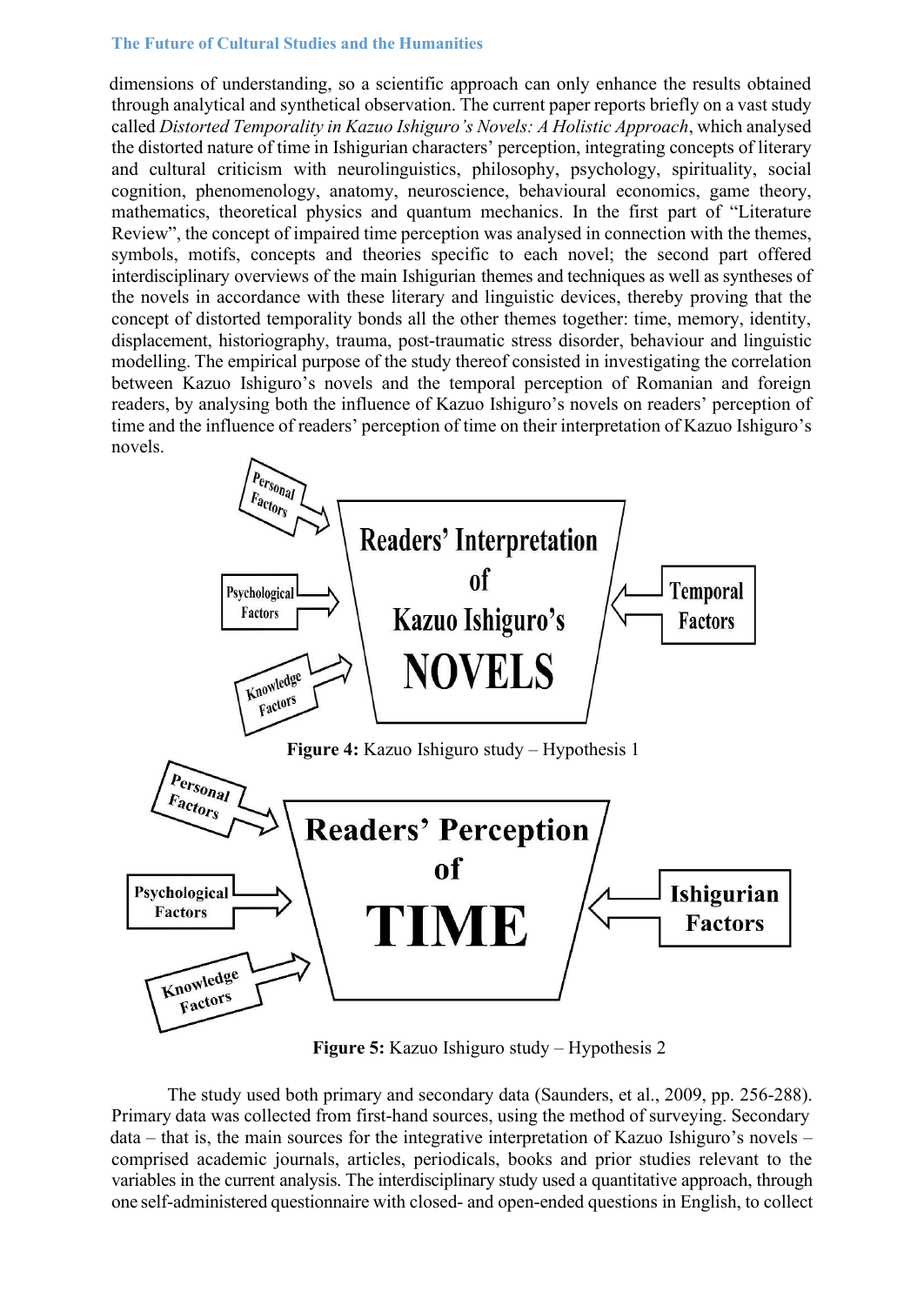the primary data for testing the hypotheses, answering the research questions, and meeting the research objectives. The validated survey *Metacognitive Questionnaire on Time: Feeling of the Passage of Time* was used for questionnaire validation (Lamotte, et al., 2014). Some of the questionnaire's items and questions were also created based on secondary data – that is, studies and books containing information directly related to the segments to be measured. The questionnaire was administered to both Romanian and foreign respondents and contained 29 scales, with different numbers of items that measured different dimensions corresponding to the classes of factors in the study. The questionnaire was thus divided into five parts, each being subdivided according to the dimensions belonging to each factorial class:

- Part 1 (Questions 1-7): Items about personal factors
- Part 2 (Question 8): Item about psychological factors
- Part 3 (Questions 9-11): Items about knowledge factors
- Part 4 (Questions 12-18): Items about temporal factors
- Part 5 (Questions 19-29): Items about Ishigurian factors

Closed-ended and open-ended questions were used in the current study as follows:

- *factual questions*: demographical data
- *behavioural questions*: data about respondents' choices and decisions
- *opinion questions*: data about respondents' viewpoints
- *attitude questions:* data about respondents' beliefs and perspectives
- *motive questions*: data about respondents' drives and motivators
- *knowledge questions*: literary information

The measures used in the questionnaire are nominal, ordinal and interval scales. Based on the above classification, the closed-ended and open-ended questions in the current study can be classified as follows (Saunders, et al., 2009, 360-414):

- single-answer multiple choice questions (mutually exclusive categories)
- Yes–No questions
- questions with short answers
- 7-point Likert Scale measuring *frequency* of variables
- 7-point Likert Scale measuring respondents' *agreement* with variables
- 7-pointSemanticDifferentialScalemeasuring respondents'*satisfaction*with variables
- 7-point Semantic Differential Scale measuring *likelihood* of variables
- 7-point Semantic Differential Scale measuring respondents' *interest* in variables
- 7-point Semantic Differential Scale measuring *pleasantness* of variables
- 7-point Semantic Differential Scale measuring *importance* of variables
- 7-point Semantic Differential Scale measuring *confidence* in variables

| No.            | <b>Classes of independent variables</b> | Sub-classes of independent variables                                                                                                                                                       |
|----------------|-----------------------------------------|--------------------------------------------------------------------------------------------------------------------------------------------------------------------------------------------|
|                | Personal variables                      | $\triangleright$ Demographics<br>❖ Gender<br>$\triangle$ Age<br>❖ Place of residence<br>❖ Marital status<br>❖ Education system<br>❖ Employment status<br>$\triangleright$ Health condition |
| $\overline{2}$ | Psychological variables                 | $\triangleright$ Personality type                                                                                                                                                          |
| 3              | Knowledge variables                     | Reading experience<br>English level                                                                                                                                                        |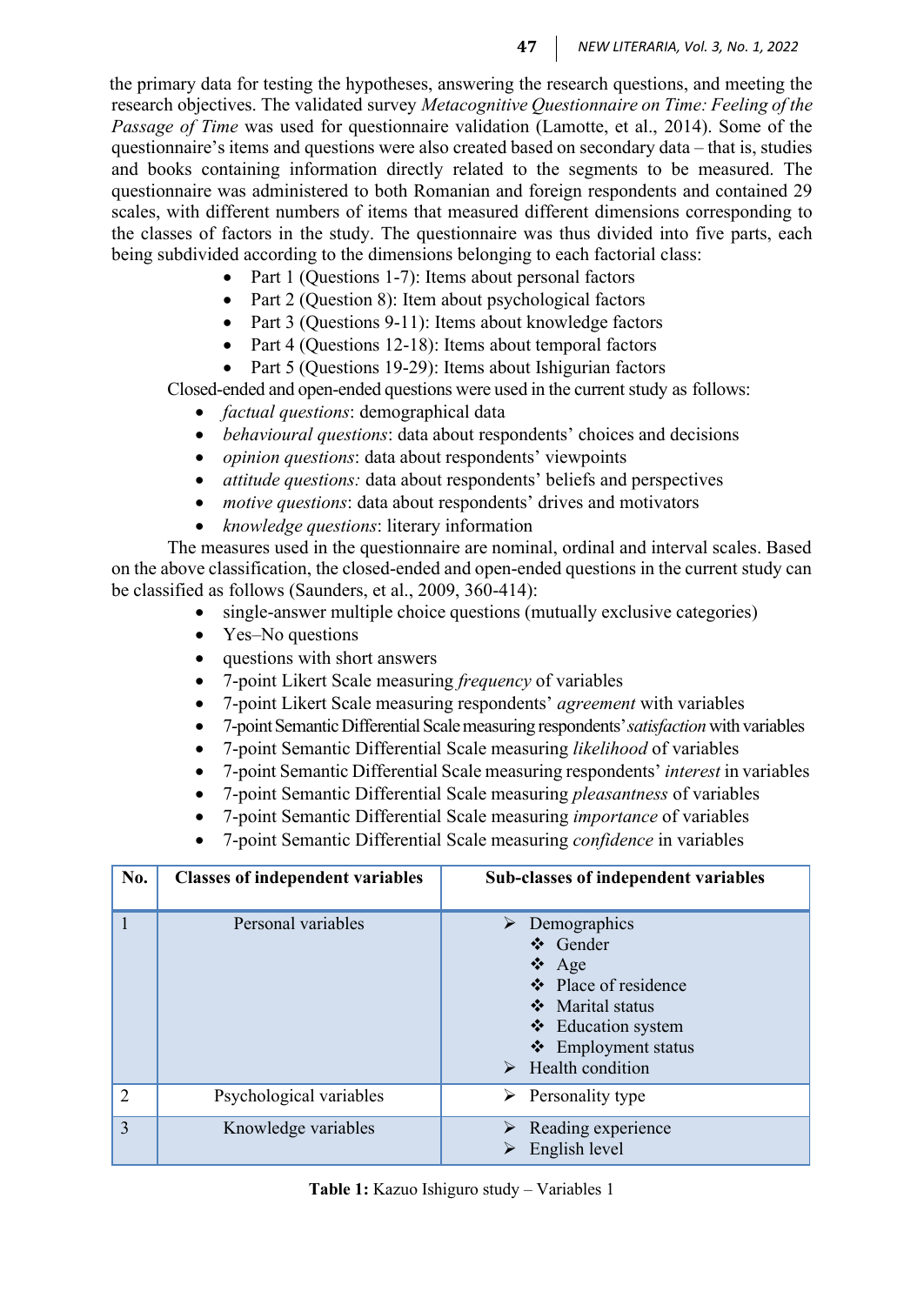Thus, there were four classes of independent variables or influential factors relating thereto: (1) personal factors; (2) psychological factors; (3) knowledge factors; (4) temporal factors *or* Ishigurian factors.

The dependent variable of the current study was therefore either *Reader's perception of time* or *Readers' interpretation of Kazuo Ishiguro's novels*. The former consisted of 7 scales with 1, 1, 1, 20, 4, 18, 17 items, respectively; the latter consisted of 11 scales with 7, 6, 12, 11, 8, 6, 14, 7, 1, 1, 1 items, respectively.

| $4*$ | <b>Temporal variables</b> | $\triangleright$ Temporal attitude<br>$\triangleright$ Temporal motivation<br><b>Temporal beliefs</b><br><b>Temporal perceptions</b><br><b>Temporal behaviour</b><br>➤                                                                 |
|------|---------------------------|----------------------------------------------------------------------------------------------------------------------------------------------------------------------------------------------------------------------------------------|
| $5*$ | Ishigurian variables      | $\triangleright$ Kazuo Ishiguro's novels<br>$\triangle$ A Pale View of Hills<br>❖ An Artist of the Floating World<br>❖ The Remains of the Day<br>❖ The Unconsoled<br>❖ When We Were Orphans<br>❖ Never Let Me Go<br>❖ The Buried Giant |
|      |                           | $\triangleright$ Influential authorship<br>❖ Rereading experience<br>❖ Recommendation<br>❖ Temporal harmonisation                                                                                                                      |

**Table 2:** Kazuo Ishiguro study – Variables 2

The logic behind the two dependent variables in the two different research scenarios was to provide more accurate results regarding the correlation between Kazuo Ishiguro's novels and readers' perception of time. The survey was completed by 2610 Romanian and foreign readers, from high school students aged 15 to senior citizens. Special care was taken of how the questions were worded as well as how the questionnaire was formatted in order to avoid selection and information biases and measurement error (Saunders, et al., 2009, pp. 360-414). Data collection was conducted by using non-probability sampling technique, which means that the samples were gathered without giving all the readers equal chances of being selected. The two types of non-probability sampling techniques used for collecting the data were convenience sampling and snowball sampling, meaning, respectively, that the subjects were selected because of their convenient accessibility and proximity to the researcher and by asking the main subjects to recruit other readers (Taherdoost, 2016, pp. 18-27).

The collected data was analysed with the help of two statistical programs: RStudio 4.3.4. and Warp PLS 6.0. The study used descriptive statistics(frequency, percentages) to explain the demographics and readers' answers to the factorial classes in the questionnaire. Inferential statistics, based on confidence intervals and hypothesis testing, was also employed, the main statistical tools used in the current study being multiple linear regression, binomial logistic regression, one-way ANOVA, structural equation modelling (SEM), as well as tests of significance such as t-tests. Partial least squares structural equation modelling (PLS-SEM), also called Partial least squares path modelling (PLS-PM), was used in the first part of data analysis to determine the relationships between the observed data and the latent variables as well as the relationships between the latent variables. Data analysis was divided into three separate sets of results for each statistical instrument used to measure the influential degree of each factorial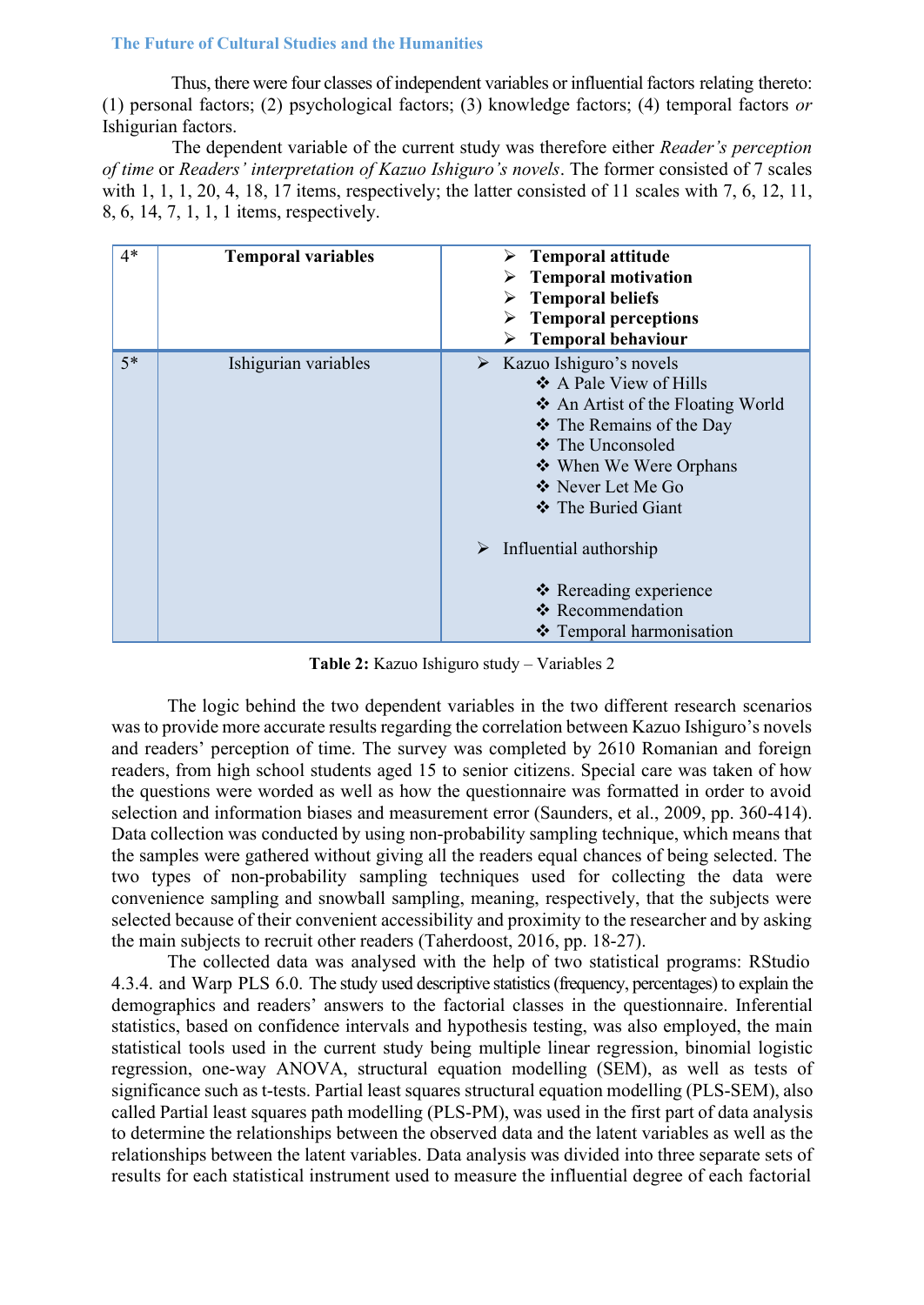class: (1) descriptive statistics; (2) inferential statistics 1; (2) inferential statistics 2; (4) path analysis. For humanistic purposes, most of the statistical calculations were left out so that the study presented only a conceptualised version of the statistical results.

### **Results and Discussion**

The findings indicate that readers' perception of time is influenced by personal, psychological, knowledge and Ishigurian factors while their interpretation of Kazuo Ishiguro's novels is influenced by personal, psychological, knowledge and temporal factors, so there is a strong correlation between Kazuo Ishiguro's novels and the temporal perception of Romanian and foreign readers. The results also offer interesting perspectives on how the classes of factors and their dimensions influence each other, both as a whole and in specific demographic and behavioural circumstances, in relation to readers' perception of time and their interpretation of Kazuo Ishiguro's novels.

Thus, a very brief statistical summary of readers' perception of time indicates that most readers have a positive attitude towards life, keeping their hopes high while trying to learn from their past mistakes and live their present to the full. Also, most readers interpret their past events based on their present emotional states while experiencing the same perceptual distortions of time dilation and contraction as the ones psychologically acknowledged by specialists. As regards readers' interpretation of Kazuo Ishiguro's novels, a very brief statistical summary indicates that the most appreciated books are *Never Let Me Go*, *The Remains of the Day* and *The Buried Giant;* the least appreciated book is *The Unconsoled;* and the least read book is *When We Were Orphans*, followed by *The Unconsoled*. Most respondents waver between the degrees of liking Ishiguro's works, which proves the novels' intriguing and highly interactive nature. Even when they feel less impressed by Ishiguro's books, most readers seem unable to stop thinking about the novels' intriguing contents. Readers' willingness to reread and recommend Ishiguro's novels, even when they do not feel particularly attached to them, proves the novels' haunting nature as well as their interactive character. The willingness of most readers to further adjust their temporality in accordance with the existential lessons Ishiguro teaches his readership proves the strong correlation between his novels and readers' perception of time: On the one hand, readers' own perception of time renders Ishiguro's novels attractive for his sincere perspectives on the human condition, with its distorted temporality and unreliability of recollection; on the other hand, Ishiguro's novels can influence readers' temporality, enhancing its natural, life-preserving distortion while redressing readers' temporal misconceptions and misbeliefs. Thus, after they have read Kazuo Ishiguro's novels, readers are willing to change or enhance their perception of time for the betterment of their own lives. The primary purpose of the second category of hypothesis testing was to outline some important aspects in Romanian and foreign readers' perception and interpretation that may further emphasise the correlation between Kazuo Ishiguro's novels and readers' perception of time. As such, a series of items were extracted from the scales and sub-scales constituting the factorial dimensions in order to be treated as independent and dependent variables. Testing the new hypotheses sealed the accuracy of the results in the SEM analysis while further testing the five main hypotheses and adding new layers of understanding readers' temporality in conjunction with Kazuo Ishiguro's novels.

### **Conclusion**

Whether or not this fusion is fully acknowledged, the fields of study and research have always influenced and interacted with each other. Therefore, instead of a non-professional invasion of the research spaces of other specialists, a viable solution to the problem of specialisation consists in the cooperation of all fields in order to establish healthy channels of communication and mutual assistance. Only in this way will the fruitful correlation between practice and theory also consecrate the healthy individuality of all studies and disciplines involved.

Asthe results of the case study indicate, Ishiguro's individual and collective examples of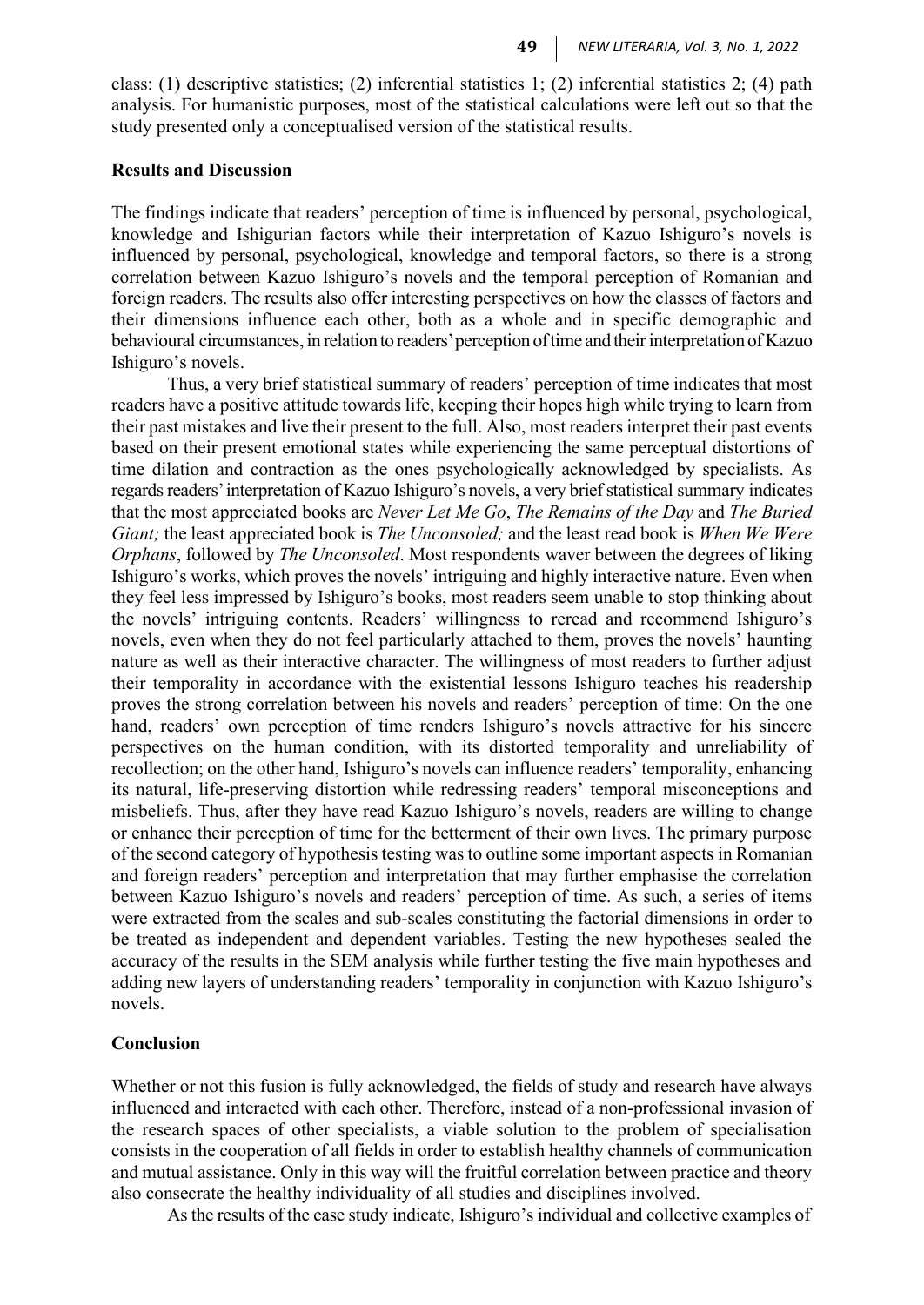temporal impairment can help readers restore their own temporality to its healthy distortion. Future research should therefore focus more on the fusion of fields, using literature for therapeutic and behavioural purposes, reducing all confusing terminology and further identifying and explaining the multitude of factors that influence people's perceptions, beliefs, choices and decisions. This may prove that the concept of invisible hand can prevail among the specialists that are willing to cooperate in order to create a truly harmonious world (Smith, 2009, p. 456). However, for all the accuracy of the statistical results of the study, life largely remains an unmeasurable variable, simply because the scientific field lacks the proper instruments to prove the existence of consciousness. Future research should thus also focus on teaching humans how to trust implicitly the scientific results brought by the most accomplished technology on the planet up to date: the human being in its physical, mental, emotional and spiritual greatness. Although there will always be many mysteries in the microcosm and the macrocosm perceived by the human mind, mankind should not deny itself the miracle of authentic living, hence the obvious direction towards interdisciplinarity of all research, including cultural studies, new critical paradigms and the humanities.

Conducting quantitative research on literature begets the necessity of repetition. "Explanatory models are derived from observable trends, and those models are continuously tested against further evidence until the model most accurately reflects reality" (Reid, 2019, p. 5). However, while many innovative ways can be found to test literary hypotheses by virtue of modern technology, regularly applying scientific methods of research to literature can still pose an interdisciplinary challenge. Given the nature of literary data, the new specialisation of digital humanities, consisting of cultural analytics, literary data and text mining, quantitative formalism, computational criticism and textual analysis, algorithmic, computational and social computing for literary studies, may still be regarded as a counter-productive way of analysing good art as opposed to the traditional way of studying and valuing literary books (Merrill, 2018; Ascari, 2014, pp. 1-16); Da, 2019, p. 601). Yet, in time, statistical inquiry could successfully serve literature as its highly technologized instruments gradually establish new directions of rereading and analysing in order to find "the laws of literary history" (Rothman, 2014) as well as an accurate image of global literature.

### **References**

- Ascari M. (2014). The Dangers of Distant Reading: Reassessing Moretti's Approach to Literary Genres. *Genre 47*(1), DOI 10.1215/00166928-2392348
- Bakhtin, M. M. (1981). The Dialogic Imagination. In Holquist M. (Ed.) and Emerson C. and Holquist M (Trans.), *Four Essays by M.M. Bakhtin*, Austin and London: University of Texas Press.
- Being Human. (2020). Being Human in Conversation. *Being Human: A Festival of the Humanities*. https://beinghumanfestival.org/in-conversation.
- Beinhocker, E. D. (2006). *The Origin of Wealth: The Radical Remaking of Economics and What It Means for Business and Society*. Boston, Massachusetts: Harvard Business School Press.
- Churchwell, S. Profile. *The Guardian*. https:[//www.theguardian.com/profile/sarahchurchwell.](http://www.theguardian.com/profile/sarahchurchwell)
- Cohen, M. (2009). Narratology in the Archive of Literature. *Representations 108*(1), 51-75.
- Dalen-Oskam, K. van. Profile. *European Association for Digital Humanities*. https://eadh.org/karina-van-dalen-oskam
- Da, N. Z. (2019). The Computational Case against Computational Literary Studies. *Critical Inquiry 45*(3), 601-639, DOI: 10.1086/702594
- Gallo, C. (2014). *Talk like TED: The 9 Public Speaking Secrets of the World's Top Minds*. Pan Macmillan.
- Hanschell, W. (2021, December 3). The Shapes of Stories & AI. *pencil*. https:/[/www.trypencil.com/post/the-shapes-of-stories-ai](http://www.trypencil.com/post/the-shapes-of-stories-ai)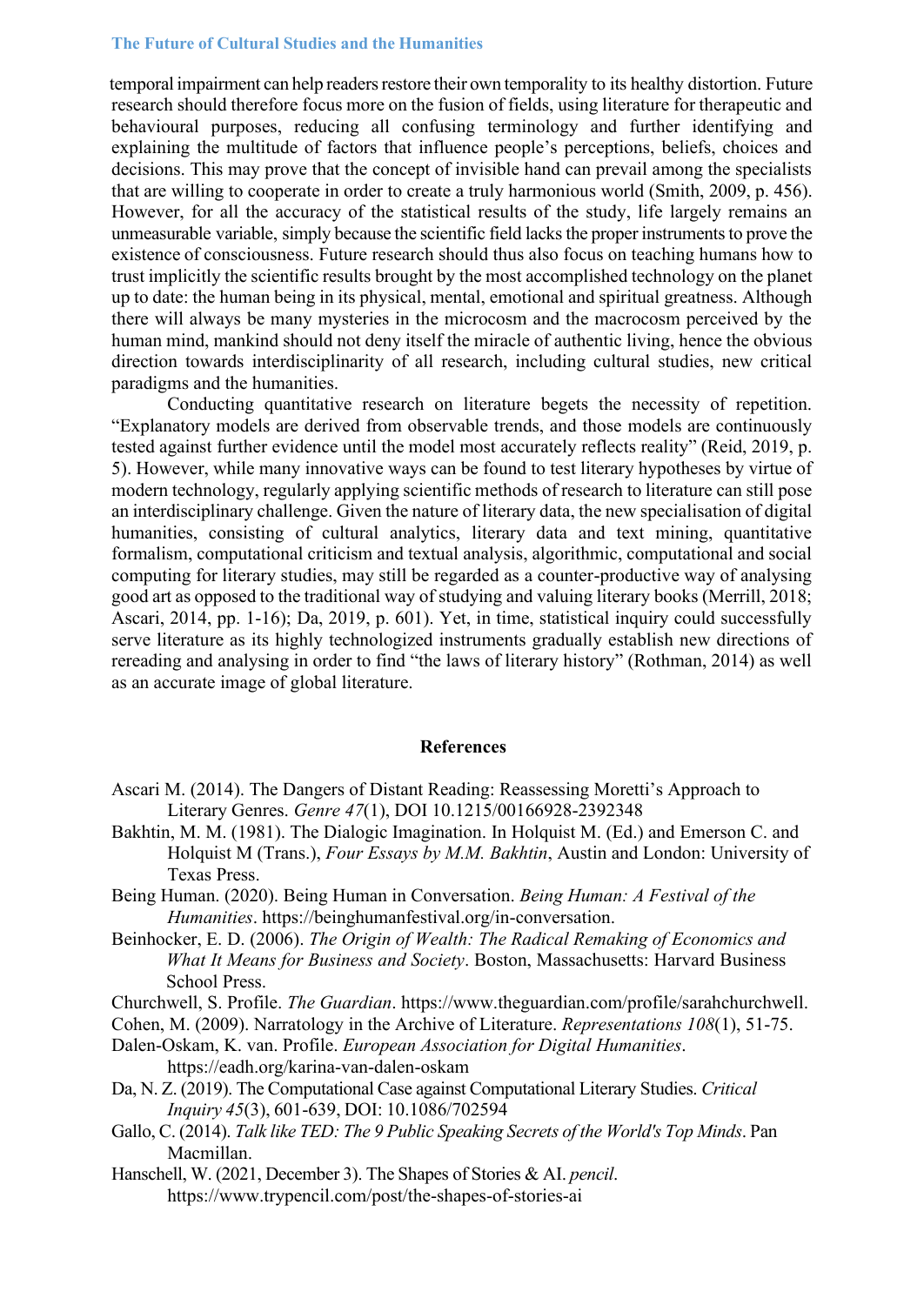Hill, N. (2005). *Think and Grow Rich*. TarcherPerigee.

- Huygens. The Riddle of Literary Quality. https:/[/www.huygens.knaw.nl/projecten/the-riddle](http://www.huygens.knaw.nl/projecten/the-riddle-)of-literary-quality/
- Jackson, F. (1982). Epiphenomenal Qualia. *Philosophical Quarterly 32*(127), 127-136, DOI:10.2307/2960077. JSTOR 2960077
- Jackson, F. (1986). What Mary Didn't Know. *Journal of Philosophy 83*(5), 291-295, DOI:10.2307/2026143. JSTOR 2026143
- Johnson, S. (2019, December 27). Kurt Vonnegut on 8 shapes of stories. *Big Think*, https:[//www.bigthink.com/culture-religion/vonnegut-shapes?rebelltitem=3](http://www.bigthink.com/culture-religion/vonnegut-shapes?rebelltitem=3)
- Hope, J. & Witmore, M. (2014). The Language of *Macbeth.* In Thompson, A. (Ed.), *Macbeth: The State of Play,* London: Bloomsbury (Arden), 183-208.
- Jung, C. G. (2012). *Man and His Symbols*. Random House Publishing Group.
- Lafrance, A. (2016, July 12). The Six Main Arcs in Storytelling, as Identified by an A.I. *The Atlantic*. https:[//www.theatlantic.com/technology/archive/2016/07/the-six-main-arcs](http://www.theatlantic.com/technology/archive/2016/07/the-six-main-arcs-)in-storytelling-identified-by-a-computer/490733/
- Lamotte, et al. (2014). Metacognitive Questionnaire on Time: Feeling of the Passage of Time. *Timing & Time Perception* 2(3), 339-359, DOI: 10.1163/22134468-00002031
- Literary Lab. (2010). Stanford Literary Lab: Projects. https://litlab.stanford.edu/projects/
- Lovejoy, A. O. (1940). Reflections on the History of Ideas. *Journal of the History of Ideas 1*(1), 3-23.
- Man, P. de (1973). Semiology and Rhetoric. *Diacritics 3*(3), Johns Hopkins University Press, 27- 33, https://doi.org/10.2307/464524
- Menand, L. (2014, March 17). The de Man Case: Does A Critic's Past Explain His Criticism? *The New Yorker. A Critic at Large*, 24 March 2014 Issue. https:[//www.newyorker.com/magazine/2014/03/24/the-de-man-case](http://www.newyorker.com/magazine/2014/03/24/the-de-man-case)
- Merrill, J. (2018, May 2). Distant Reading in Russia: Franco Moretti and the Formalist Tradition. *Eurozine*. https:[//www.eurozine.com/distant-reading-russia-franco-moretti](http://www.eurozine.com/distant-reading-russia-franco-moretti-)formalist-tradition/
- Michel, J.-B., et al. (2011). Quantitative Analysis of Culture Using Millions of Digitized Books. *Science 331*(6014), 179.
- Moretti, F. (2000). Conjectures on World Literature. *New Left Review 1*, 54-68. https://newleftreview.org/issues/ii1/articles/franco-moretti-conjectures-on-worldliterature
- Moretti, F. (2003). More Conjectures on World Literature. *New Left Review 20*, 73-81. https://newleftreview.org/issues/ii20/articles/franco-moretti-more-conjectures
- Moretti, F. (2005). *Graphs, Maps, Trees: Abstract Models for a Literary History*. London: Verso.
- Moretti, F. (2009). Style, Inc. Reflections on Seven Thousand Titles (British Novels, 1740- 1850). *Critical Inquiry 36* (1), 141.
- Nietzsche, F. (2006). On Truth and Lies in a Nonmoral Sense. *The Nietzsche Reader*, Pearson, K. A. & Large, D. (Eds.). Malden, MA: Blackwell.
- Novel Perceptions. (2020). The Novels That Shaped Our World. *NOPE*. [http://novel](http://novel-/)perceptions.thememorynetwork.com/
- nQuire. (2020). The 2020 Reader Review. *nQuire*: *Explore your World.* https://nquire.org.uk/mission/the-2020-reader-review/contribute
- Osho. (2012). *The Goose Is Out: Zen in Action*. New York: Osho Media International.
- Reid D. (2019). Distant Reading, 'The Great Unread', and 19<sup>th</sup> Century British Conceptualizations of the Civilizing: A Case Study. *Journal of Interdisciplinary History of Ideas 15*, Varia.<http://journals.openedition.org/jihi/435>
- Rothman, J. (2014, March 20). An Attempt to Discover the Laws of Literature. *The New Yorker*. https:[//www.newyorker.com/books/page-turner/an-attempt-to-discover-the](http://www.newyorker.com/books/page-turner/an-attempt-to-discover-the-)laws-of-literature
- Saunders, M., et al. (2009). *Research Methods for Business Students*. Pearson Education.